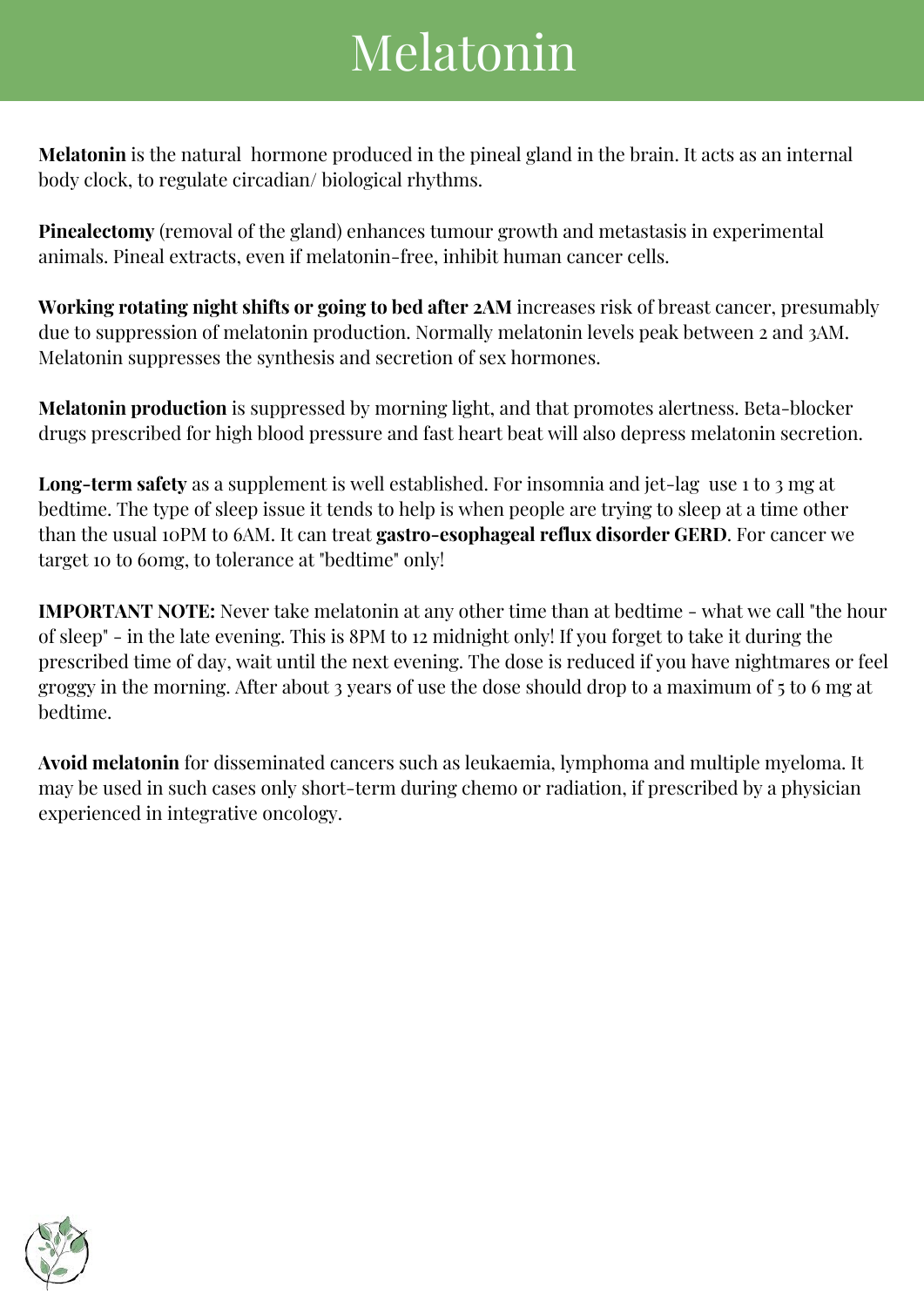## Melatonin Continued

Melatonin is a balancer and stabilizer in all stages of solid tumours, melatonin is also very helpful in most cancers, not just hormone dependent types.

- Improves survival time as a sole agent in terminal cancer
- Doubles survival time and response rate to conventional therapy in all hormone sensitive cancers
- Antioxidant in low doses, protecting DNA, RNA and cellular membranes from oxidation
- Pro-oxidant in cancer cells at higher doses
- Inhibits cancer initiation, anti-carcinogenic

• Modulates hormones - estrogen, testosterone, prolactin and may make tumours more hormone dependent, which is more amenable to treatment

- Blocks mitogenic effects of hormones and growth factors
- Melatonin directly and indirectly inhibits epidermal growth factor receptor EGFR
- Increases effectiveness of radiotherapy, reduces myelodysplasia
- Increases gap junctional intercellular communication
- Controls fatty acid uptake, transport and metabolism, by suppression of cAMP at plasma membranes
- Improves glucose tolerance
- Increases p53 expression
- Increases apoptosis
- Modifies cytokines, increasing host immune defences via thymus and T-helper cell derived opioid peptides, and enhances thymocyte proliferation
- Immuno-modulator increases INFg, IL 1, 2, and 12
- modulates cortisol stress hormone, reducing its suppression of immune function• decreases circulating cytokine interleukin 6 (IL-6) significantly

• Synergetic with IL-2 therapy, increases effectiveness up to ten fold, allowing use of only 10% of the usual dose

- NK cells have receptors for melatonin and IL-2; melatonin increases NK number and lytic activity
- Inhibits NFKB transcription factor, reducing pro-inflammatory cytokines
- Inhibits AP-1 activator protein, decreasing cancer cell proliferation
- Down-regulates 5-lipoxygenase gene expression
- Reduces TNF secretion

• Reduces cachexia, along with omega 3 EPA and antioxidants R+ alpha lipoid acid, grapeseed extract OPCs, and vitamins C and E